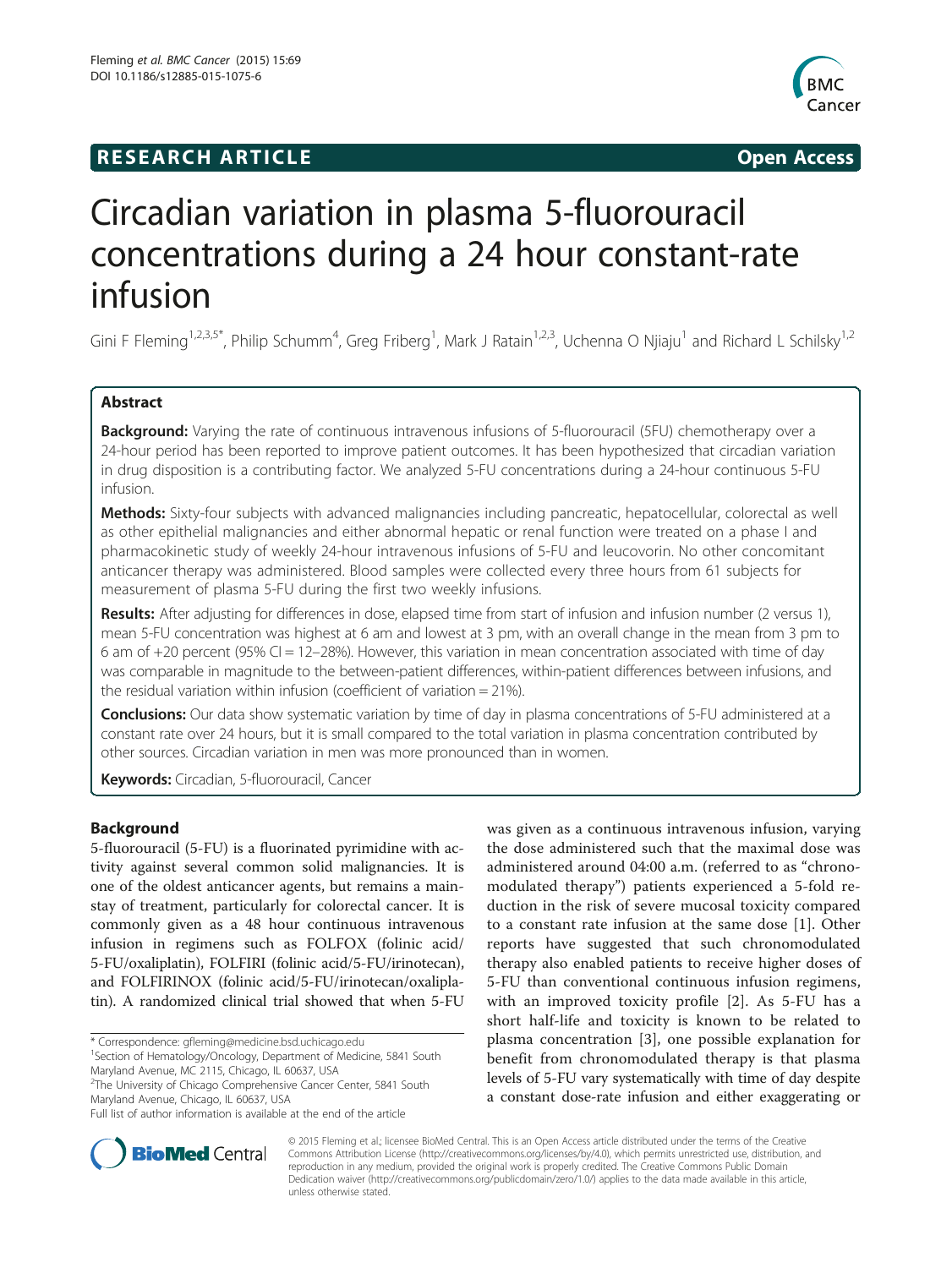<span id="page-1-0"></span>abrogating this variability might be beneficial. The variation in 5-FU levels has been hypothesized to be related to circadian variation in the activity of dihydropyrimidine dehydrogenase (DPD), the rate-limiting enzyme in 5–FU catabolism [\[4,5\]](#page-6-0).

Several other studies have evaluated circadian variation in 5-FU levels during continuous intravenous infusion, and they have reported conflicting results (Table 1). Some found no circadian variability at all, and of those that did, most did not find similar times of day for peak and trough. All reports published to date included relatively small numbers of subjects and the sampling frequency varied. As part of a phase I study of a 24-hr 5-FU and leucovorin infusion in patients with organ dysfunction conducted during the 1990s, we performed pharmacokinetic sampling every three hours. We now analyze this dataset to examine potential variations in 5- FU levels by time of day. This represents by far the largest dataset examining potential circadian fluctuation in 5-FU plasma levels with a constant-rate infusion of drug, and is the first to include a substantial number of patients with lower performance status (ECOG 2) and organ impairment, including assessing possible effects of organ impairment on diurnal changes in 5-FU levels. In addition, it is also the first to compare the magnitude of the circadian effect to other sources of variation in 5FU levels, such as between-subject, within-subject betweencycle and residual variability.

#### Methods

#### Study subjects

Eligibility criteria, patient characteristics and diagnoses for patients on the phase I trial have been previously reported [\[13\]](#page-6-0); the most relevant characteristics for those included in this analysis of plasma 5-FU concentrations are shown in Table [2.](#page-2-0) The most common tumor types were pancreatic, hepatocellular and colorectal cancer, but a large number of other epithelial malignancies were included. According to the design of the phase I trial, patients were prospectively classified according to degree of organ dysfunction: Cohort I, creatinine >1.5 mg/dL but ≤3.0 mg/dL, and normal bilirubin (referred to as the high creatinine group); Cohort II, bilirubin >1.5 mg/dL but <5.0 mg/dL, with normal creatinine (intermediate bilirubin group); or Cohort III, bilirubin ≥5.0 mg/dL with normal creatinine (high bilirubin group). Cohort IV consisted of five patients whose organ function normalized during the period between registration and treatment initiation. 5-FU doses were escalated separately in groups of at least three patients in each organ dysfunction cohort, from 1000 mg/m<sup>2</sup> to 1800 mg/m<sup>2</sup> to 2600 mg/m<sup>2</sup> . There was no intra-individual dose escalation. Data on 5-FU concentrations were not available for two patients and a pump malfunction occurred in a third, so our analysis includes only 61 of the 64 patients registered on the study. The University of Chicago Institutional Review Board approved the protocol and written informed consent was obtained from all patients enrolled in the study.

#### Treatment

5-FU was mixed together with 500 mg/m<sup>2</sup> leucovorin in 1000 ml 5% dextrose in water and administered weekly as a 24-hr continuous intravenous infusion. The first two infusions were administered in the General Clinical Research Center at the University of Chicago. Patients were randomly assigned to begin the first infusion at either 6 am or 6 pm, with the second infusion beginning

Table 1 Prior studies of circadian variability in 5-fluorouracil plasma levels during CVI

| Reference          | Pts | 5-FU dose<br>$(mg/m^2/d)$ | Sampling<br>(hours) | Data analysis                                                          | Peak time                                                                                               | Trough time | Estimated [5-FU] change<br>(peak to trough)                                                      |
|--------------------|-----|---------------------------|---------------------|------------------------------------------------------------------------|---------------------------------------------------------------------------------------------------------|-------------|--------------------------------------------------------------------------------------------------|
| Petit [6]          | 7   | 450-966                   | Q <sub>3</sub>      | ANOVA of mean transformed<br>[5-FU] by time (% change from<br>pt mean) | 1:00                                                                                                    | 13:00       | $-43\%$ (2 $\times$ amplitude from cosinor<br>analysis)                                          |
| Harris [4]         |     | 300                       | Q <sub>3</sub>      | Cosinor analysis of transformed<br>[5-FU] (% change from pt mean)      | 11:00                                                                                                   | 23:00       | -80% (mean of individual patient<br>peaks and troughs)                                           |
| Sparano [7]        | 15  | 150-300                   | $Q1-16$             | Cosinor analysis of transformed<br>[5-FU] (% change from pt mean)      | 8:00                                                                                                    | 20:00       | $-2.5$ standard deviations from<br>individual's mean [5-FU]<br>(at individual's peak and trough) |
| Metzger [8]        | 4   | 600                       | Q <sub>6</sub>      | ANOVA of mean [5-FU] by time                                           | 4:00                                                                                                    | 13:00       | $-88%$ (mean [5-FU] at the<br>population's peak and trough)                                      |
| Van Kuilenburg [9] | 5   | 300-450                   | Q4                  | Not stated                                                             | No circadian variation observed                                                                         |             |                                                                                                  |
| Strocchi [10]      | 9   | 600                       | O <sub>3</sub>      | Not stated                                                             | 3 of 9 pts had "marked circadian variation" but peak was<br>variable                                    |             |                                                                                                  |
| Takimoto [11]      | 14  | 1758                      | Q <sub>3</sub>      | ANOVA of mean [5-FU] by time<br>(Kruskal-Wallis test)                  | No consistent circadian variation observed; 5 Fu<br>concentrations within individuals varied 1.7 fold   |             |                                                                                                  |
| Kuwahara [12]      | 35  | 400-550                   | Q12                 | Comparison of two timepoints                                           | Higher concentrations observed at 17:00 and lower<br>at 5:00. Difference observed only at lower dosage. |             |                                                                                                  |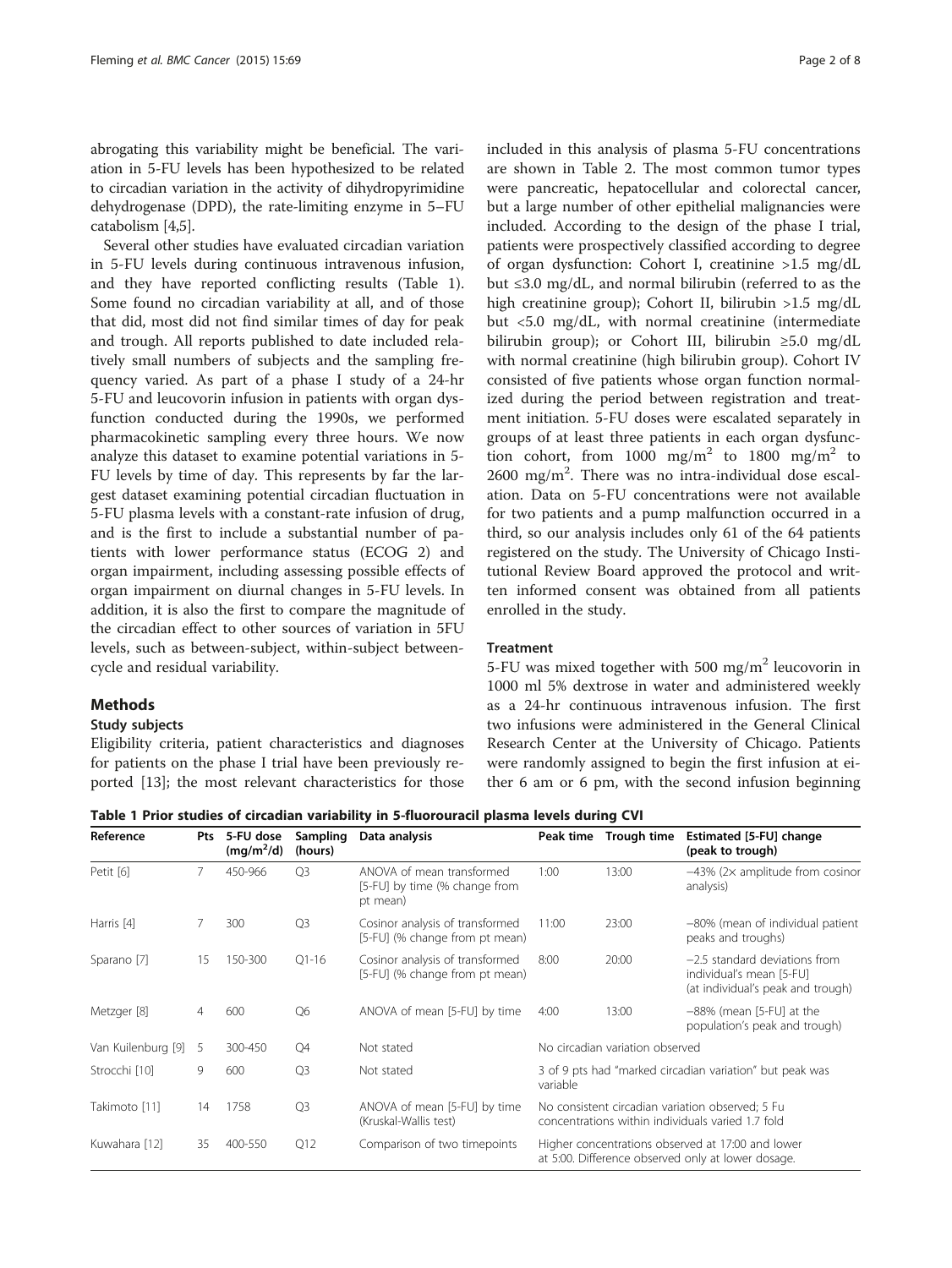<span id="page-2-0"></span>

| Table 2 Patient characteristics, separately by organ |  |
|------------------------------------------------------|--|
| dysfunction cohort $(n = 61)$                        |  |

| <b>Characteristic</b>                   | Hi creat | Int bili      | Hi bili       | Normalized  |  |
|-----------------------------------------|----------|---------------|---------------|-------------|--|
| No. of patients                         | 16       | 15            | 25            | 5           |  |
| Age, years, median 66(44-76)<br>(range) |          | $46(22 - 69)$ | $56(22 - 79)$ | $56(48-67)$ |  |
| Sex (no. of patients)                   |          |               |               |             |  |
| Male                                    | 11       | 7             | 14            | 4           |  |
| Female                                  | 5        | 8             | 11            |             |  |
| Performance status (WHO)                |          |               |               |             |  |
| 0                                       | 4        | $\mathcal{L}$ | 3             |             |  |
| 1                                       | 6        | 7             | 7             | 2           |  |
| C                                       | 6        | 6             | 15            | 2           |  |
|                                         |          |               |               |             |  |

at the alternate time point; this allowed us to distinguish between differences in 5-FU concentration due to time of day versus changes in concentration across the duration of the infusion. Blood for the measurement of 5- FU plasma concentrations was obtained prior to the start of treatment and then every 3 hr for the first and second weekly infusions. Blood for WBC measurement was sampled after admission to the research unit but prior to initiation of 5-FU infusion.

### Dose levels

The number of patients treated at each dose level has been previously reported in detail [\[13](#page-6-0)]. A total of 17, 21, and 26 patients were treated at dose levels of 1000 mg/m<sup>2</sup>, 1800 mg/m<sup>2</sup>, and 2600 mg/m<sup>2</sup>, respectively, the latter being the recommended 5-FU dose for this regimen in patients with normal hepatic and renal function [\[14](#page-7-0)]. Since 5-FU is not predominantly metabolized in liver or excreted by the kidneys (the highest tissue expression of DPD is in leucocytes [[15\]](#page-7-0)), we did not expect to find differences in 5-FU clearance between the organ dysfunction groups, and none were observed.

#### 5-FU plasma concentrations

Seven to ten ml of blood was drawn into a heparinized tube every 3 hr during the first two 24-hr infusions. According to the protocol, the final sample was to be taken at the end of the infusion, and since several of these already reflected a marked drop in concentration, all final samples were excluded from analysis. Samples were centrifuged promptly, and the plasma was removed and stored at −80°C until analysis by high performance liquid chromatography assay. A modification of a standard assay was used [\[16](#page-7-0)]. In brief, proteins (plasma 1 mL) were precipitated with trichloroacetic acid 100 μL and the supernatant was extracted with 8 mL of ethyl acetate. The sample was then dried with nitrogen and reconstituted with 220 μL of 0.1 N sodium hydroxide. Samples (30 μL) were injected on two Beckman Ultrasphere ODS columns (inside diameter 4.6 mL and length 25 cm) which were connected in series. The mobile phase was sodium perchlorate 3 mM, pH 3, at 1.2 mL/min. The internal standard was 100 μL of 0.1 M bromouracil with a detection wavelength of 254 nm. The lower limit of quantification was 49.4 ng/mL. Intra-assay reproducibility  $(CV = 0.4 - 4.7%)$  and accuracy (range: 97.4-102.3) were determined by performing three measurements of the same six standards on the same day. Inter-assay reproducibility (% $CV = 1.3-5.1$ ) and accuracy (range: 96.7-102.3) were determined by assays of the same six standards in triplicate on two days.

#### Data analysis

A Generalized Linear Mixed Model (GLMM) [[17\]](#page-7-0) was fit to the 5-FU concentrations for the first two infusions, using a log link and gamma variance function. This model specifies that the residual standard deviation around each patient-specific profile for a given infusion is proportional to the mean value (i.e., the coefficient of variation is constant). Covariates included dose, infusion (2nd vs.1st), elapsed time (in hours) from the start of the infusion, and an interaction between dose and elapsed time. Circadian variation was captured by including time of day, parameterized via a series of 8 contrasts capturing deviations from the overall linear trend throughout the infusion (i.e., parameters sum to zero). The model also includes a random patient effect (corresponding to differences in overall level between patients) and a random effect capturing within patient differences between infusions; these random effects were assumed to be normally distributed and uncorrelated. Estimated changes in the linear predictor were exponentiated to obtain the corresponding percentage change in the mean. Finally, cohort and gender were each added to the model one at a time, together with an interaction between them and time of day in order to determine whether the amount of circadian variation differed by group. The model was fit using the meglm command in Stata 13 [[18](#page-7-0)].

In addition, a second model was fit to the data in which the circadian variation was modeled using a cosine curve with 24 hour period, allowing for a different amplitude and acrophase for each subject (a second harmonic with period 12 hours was also considered, but was found not to be statistically significant). All other components of the linear predictor (including both fixed and random effects) were identical to those in the first model. After using the linearizing transformation described in Mikulich et al. [\[19](#page-7-0)], the resulting linear mixed model was fit to the natural log of the concentrations (the log transformation was used to stabilize the variance). Best Linear Unbiased Predictions (BLUPs) of the random effects corresponding to the circadian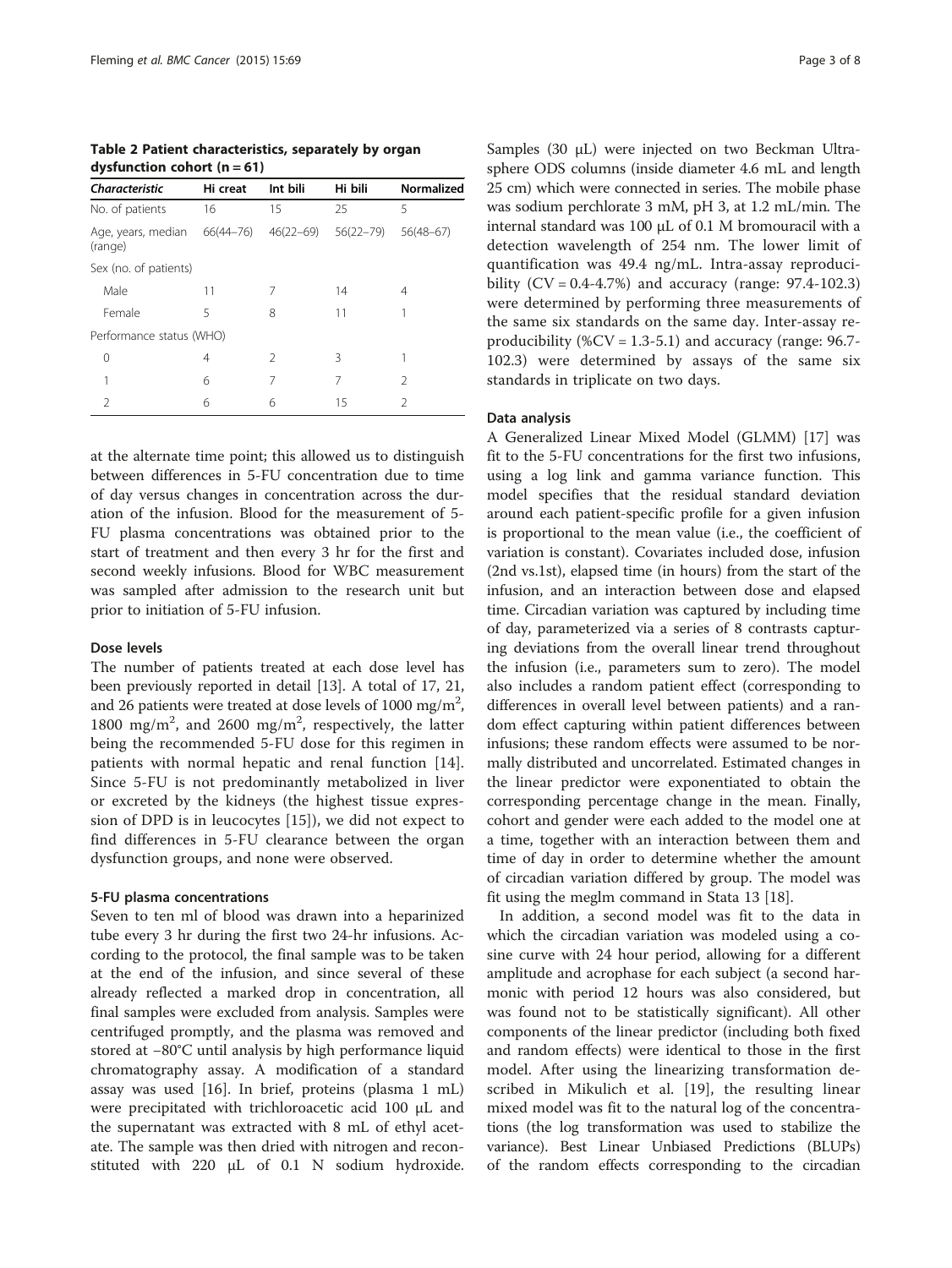component of the model were then back-transformed to yield subject-specific estimates of amplitude and acrophase. These were then regressed on gender, age, organ dysfunction cohort and performance status.

### Results

#### Plasma 5-FU concentration

Results from the model fit to 5-FU concentrations for the first two infusions among 61 patients are presented in Table 3. At the higher two doses, mean concentration increased steadily throughout the infusion (likelihood ratio statistic for testing the interaction between dose and elapsed time was 24.0 on 2 d.f.,  $p < 0.001$ ); over the full 24 hours, it increased by 35% (95% CI = 21–52%) in the 1800 mg/m<sup>2</sup> group and 54% (95% CI = 40–69%) in the  $2600 \text{ mg/m}^2$  group. In addition, concentrations during the second infusion were on average  $8\%$  higher (p = 0.058, 95%  $CI = 0-16%$  than those during the first infusion.

Controlling for elapsed time, a circadian pattern in mean 5-FU concentration was observed (likelihood ratio

Table 3 Estimates from generalized linear mixed model† fit to 5FU concentrations (ng/ml)

| Parameter                              | <b>Estimate</b> | 95% CI             |
|----------------------------------------|-----------------|--------------------|
| Dose (mg/m <sup>2</sup> )              |                 |                    |
| 1800 vs. 1000                          | 0.292           | (0.076, 0.508)     |
| 2600 vs. 1000                          | 0.628           | (0.429, 0.827)     |
| Elapsed time (hours)                   |                 |                    |
| 1000 mg/m <sup>2</sup>                 | 0.002           | $(-0.003, 0.007)$  |
| 1800 mg/m <sup>2</sup>                 | 0.013           | (0.008, 0.017)     |
| 2600 mg/m <sup>2</sup>                 | 0.018           | (0.014, 0.022)     |
| Infusion (2 vs. 1)                     | 0.072           | $(-0.002, 0.147)$  |
| Time of day <sup>§</sup>               |                 |                    |
| 00:00                                  | 0.033           | $(-0.005, 0.071)$  |
| 03:00                                  | 0.058           | (0.019, 0.096)     |
| 06:00                                  | 0.091           | (0.039, 0.142)     |
| 09:00                                  | $-0.000$        | $(-0.039, 0.038)$  |
| 12:00                                  | $-0.018$        | $(-0.056, 0.020)$  |
| 15:00                                  | $-0.089$        | $(-0.128, -0.049)$ |
| 18:00                                  | $-0.040$        | $(-0.094, 0.014)$  |
| 21:00                                  | $-0.034$        | $(-0.073, 0.005)$  |
| Constant                               | 5.958           | (5.794, 6.122)     |
| SD of patient-level effects            | 0.264           | (0.207, 0.338)     |
| SD of within-patient, infusion effects | 0.174           | (0.136, 0.223)     |
| Coefficient of variation               | 0.210           | (0.198, 0.221)     |

† Generalized linear mixed model with log link and gamma variance function (i.e., constant coefficient of variation), fit to q3hr 5FU concentrations during first two 24 hr infusions. Model includes random effects for patient and infusion within patient.

§ Parameters sum to zero, thus reflecting deviations from the linear trend over time within a single infusion.

statistic 42.5 on 7 d.f.,  $p < 0.001$ ). The estimated mean deviations from the underlying linear trend for each three hour interval are shown in Table 3 and plotted in Figure [1A](#page-4-0). The lowest mean concentration occurred at 3 pm and the highest at 6 am, representing an overall increase in concentration from lowest to highest of 20% (95%  $CI = 12-28%$ ). This same pattern was evident among both the infusions that began at 6 am and those that began at 6 pm. A similar circadian pattern was observed in all three organ dysfunction cohorts (Figure [1](#page-4-0)B), with the minor differences in the observed profiles consistent with random variability (likelihood ratio statistic for testing interaction 18.6 on 14 d.f.,  $p = 0.18$ ). In contrast, men exhibited greater circadian variation than women (Figure [1](#page-4-0)C; likelihood ratio statistic 13.7 on 7 d.f.,  $p = 0.058$ ), with an increase in 5-FU concentration from 3 pm to 6 am of 27% (95% CI =  $16-39%$ ) as compared to only 10% (95% CI =  $-1-23%$ ) for women.

After accounting for the systematic differences in 5- FU concentration associated with dose, elapsed time, infusion number and time of day, considerable variability both between and within patients still remained. The largest source of variation was between patients, with an estimated standard deviation on the log scale of 0.26 for the patient effect (95% CI =  $0.21-0.34$ ), corresponding to an increase in 5-FU concentration of 30 percent (these differences are in addition to the systematic differences between dose levels, which are already included in the model). A smaller but still significant amount of variability was observed within patients between the two infusions; the standard deviation on the log scale of these infusion-level effects was  $0.17$  (95% CI =  $0.14-0.22$ ), corresponding to an increase in 5-FU concentration of 19 percent. Finally, the residual variability (within patient and infusion) had an estimated coefficient of variation of 21%, indicating that there is as much variability remaining even after all other sources have been accounted for as there is due to the circadian pattern.

The magnitude of the random variation within patients between infusions and of the residual variation relative to the systematic effects (i.e., the increase with elapsed time and the circadian pattern) captured by the model is illustrated in Figure [2,](#page-5-0) which plots the observed 5-FU concentrations (connected by gray lines) and fitted values (including the posterior means of the random effects) from the model for four actual patients. The daily period with highest average 5-FU concentrations (midnight through 6 am) is indicated by the dotted vertical lines. Note that in only 4 of the 8 cycles shown did the highest observed concentration occur between midnight and 6 am, while among the other 4 cycles, some of the lowest concentrations occurred during this period.

Results based on the cosine model fit to the log concentrations were very similar to those in Table 3.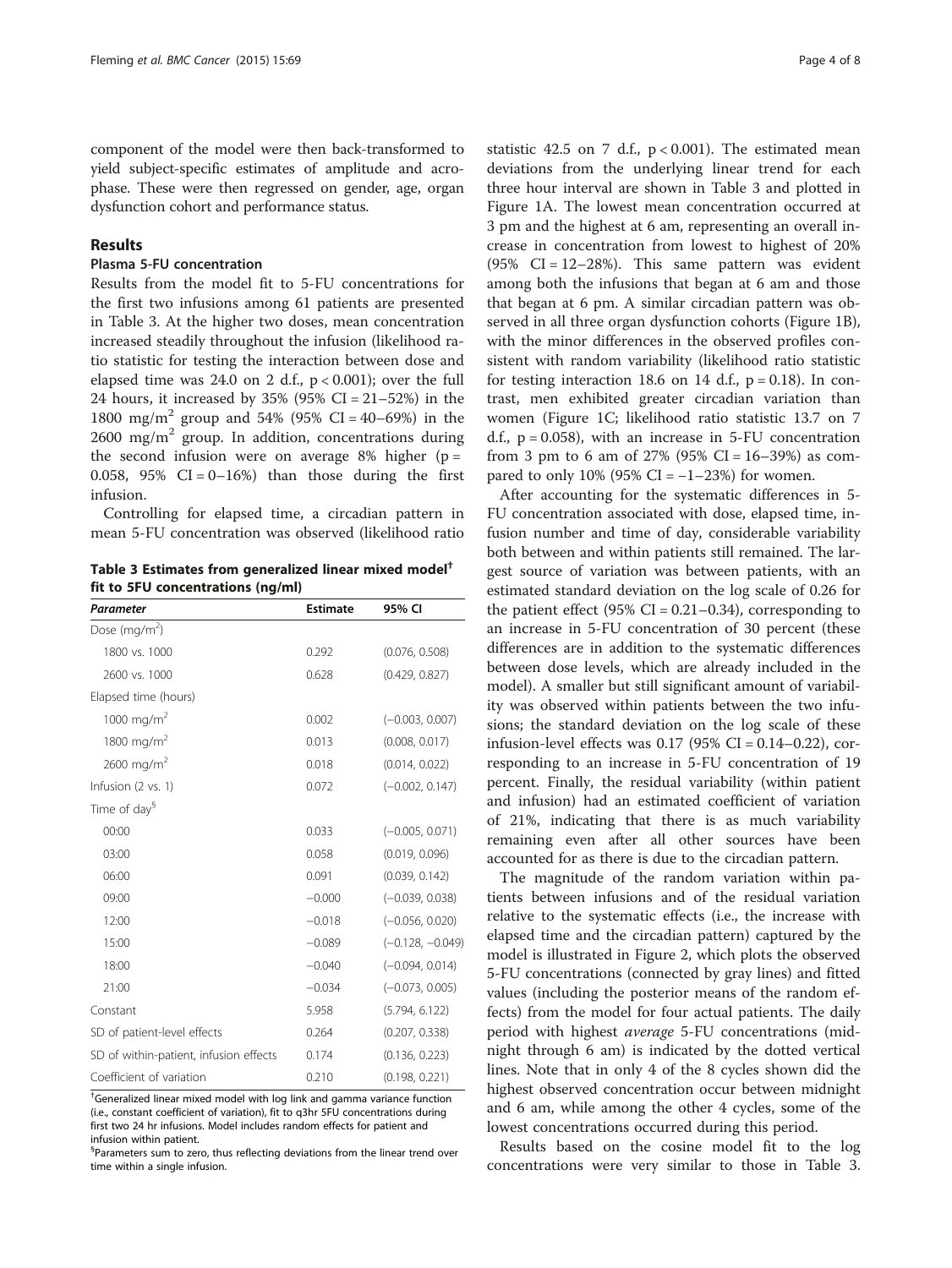<span id="page-4-0"></span>

Specifically, estimates of the effects of dose, elapsed time and their interaction were nearly identical, as were the estimated between-subject and within-subject betweencycle variance components. The residual variability was slightly smaller as some of it was accounted for by the subject-specific cosine curves, however the predictions from this model and the first model had a correlation of 0.99, reflecting the close correspondence between the two. The mean amplitude for the entire sample was 0.10, which corresponds to an increase in 5FU concentration from trough to peak of 22%. The standard deviation of the amplitudes was 0.06, which translates into increases in concentration from trough to peak of just 8% for subjects with amplitudes one standard deviation below the mean, and 38% for subjects with amplitudes one standard deviation above the mean. Similarly, the standard deviation of the acrophases was 1.09, corresponding to a time shift of approximately 4.2 hours. Consistent with the results above, the mean amplitude was higher for men than for women, and this difference was statistically significant despite adjusting for age,

organ dysfunction cohort and performance status ( $p =$ 0.004). However, there were no other statistically significant relationships between these covariates and either the amplitude or acrophase. In particular, the standard deviation of the acrophases was nearly identical for men and women (1.12 versus 1.08), providing further evidence that the gender difference in Figure 1C reflects a true difference in amplitude rather than simply greater variability in the acrophase among women.

## **Discussion**

We observed a circadian pattern in mean 5-FU concentrations over a 24-hr continuous infusion, with the highest concentrations observed in the early morning and the lowest concentrations in the afternoon. We did not find any variation in magnitude of circadian variation by renal or liver dysfunction category. It has previously been reported that patients with cirrhosis had a delay in peak cortisol times by about 1.5 hours [[20\]](#page-7-0), however the resolution of our sampling (every three hours) would not permit detection of such a difference. Disturbances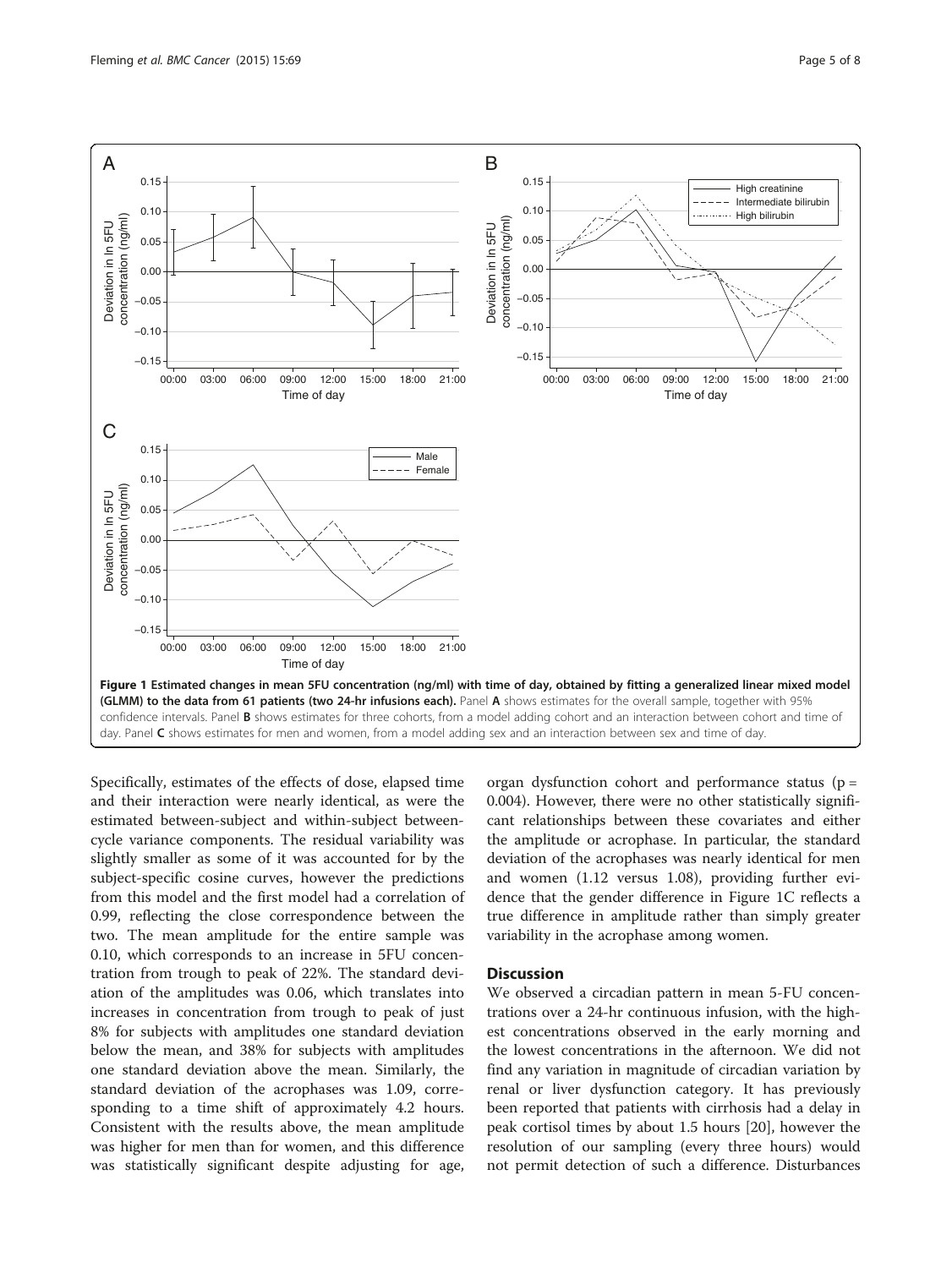<span id="page-5-0"></span>

in chronoregulated variables such as diurnal melatonin secretion have been reported in end-stage renal disease [[21](#page-7-0)]; these are most pronounced in patients with end-stage renal disease on dialysis, and we did not anticipate changes in our subjects who all had creatinine  $\leq 3.0$  mg/dL.

The circadian pattern in 5-FU levels was more pronounced in men than in women, consistent with published data that both 5-FU metabolism (women have slower 5-FU elimination) [\[22\]](#page-7-0) and circadian timing systems [[23\]](#page-7-0) differ by gender. Interestingly, a meta-analysis of three phase III trials in patients with metastatic colorectal cancer found an overall survival benefit to the chronomodulated schedule for men, but not for women [[24\]](#page-7-0). However, as we show here, systematic variation by time of day accounts for only a small part of the total variation in 5-FU concentrations during a 24-hr infusion, and individual maximum and minimum 5-FU concentrations for a given infusion are not generally predictable or reproducible across cycles for a given patient.

It is possible that circadian variation in 5-FU concentration is due, at least in part, directly to factors associated with time-of-day such as activity, food, light, or sleep, rather than—or interacting with—an intrinsic periodicity of metabolism [[25\]](#page-7-0). This could account for the variability in results seen across series assessing the relationship of 5-FU concentrations with time of day, and would also increase the likelihood of detecting circadian variation in our series, where all patients were housed in a clinical research unit where meal timing was fairly uniform and efforts were made to maintain quiet at night. Variability across the studies in Table [1](#page-1-0) might also be related to the fact that in some of the studies the 5-FU infusions were given along with other chemotherapy drugs, such as cisplatin [\[6](#page-6-0)] or PALA (N-(phosphonacetyl)-L-aspartate) [[11](#page-6-0)] that could have had an impact on 5-FU clearance. It has been reported, for example, that irinotecan alters the circadian rhythm of dihydropyrimidine dehydrogenase mRNA in mouse liver [[26\]](#page-7-0). Time from start of infusion might also have confounded some series; by randomly assigning patients to begin their first cycle at either 6 a.m. or 6 p.m. and then alternating for the second infusion, we were able to adjust for the steady rise in 5-FU levels that was observed with the higher dose infusions. All studies were consistent in observing substantial random fluctuation in 5-FU dose across the span of a continuous dose-rate infusion, and this needs to be taken into account in study designs that dose-adjust 5-FU levels of continuous infusions based on a plasma concentration [[3\]](#page-6-0).

Plasma 5-FU concentrations increased steadily over the 24-hr infusion at the two highest doses (evident in Examples 2–4 in Figure 2). This is likely due to the wellknown non-linear elimination kinetics of 5-FU, which are thought to be related to saturation of metabolic or transport processes. We also found that mean 5-FU concentrations were higher during the second infusion a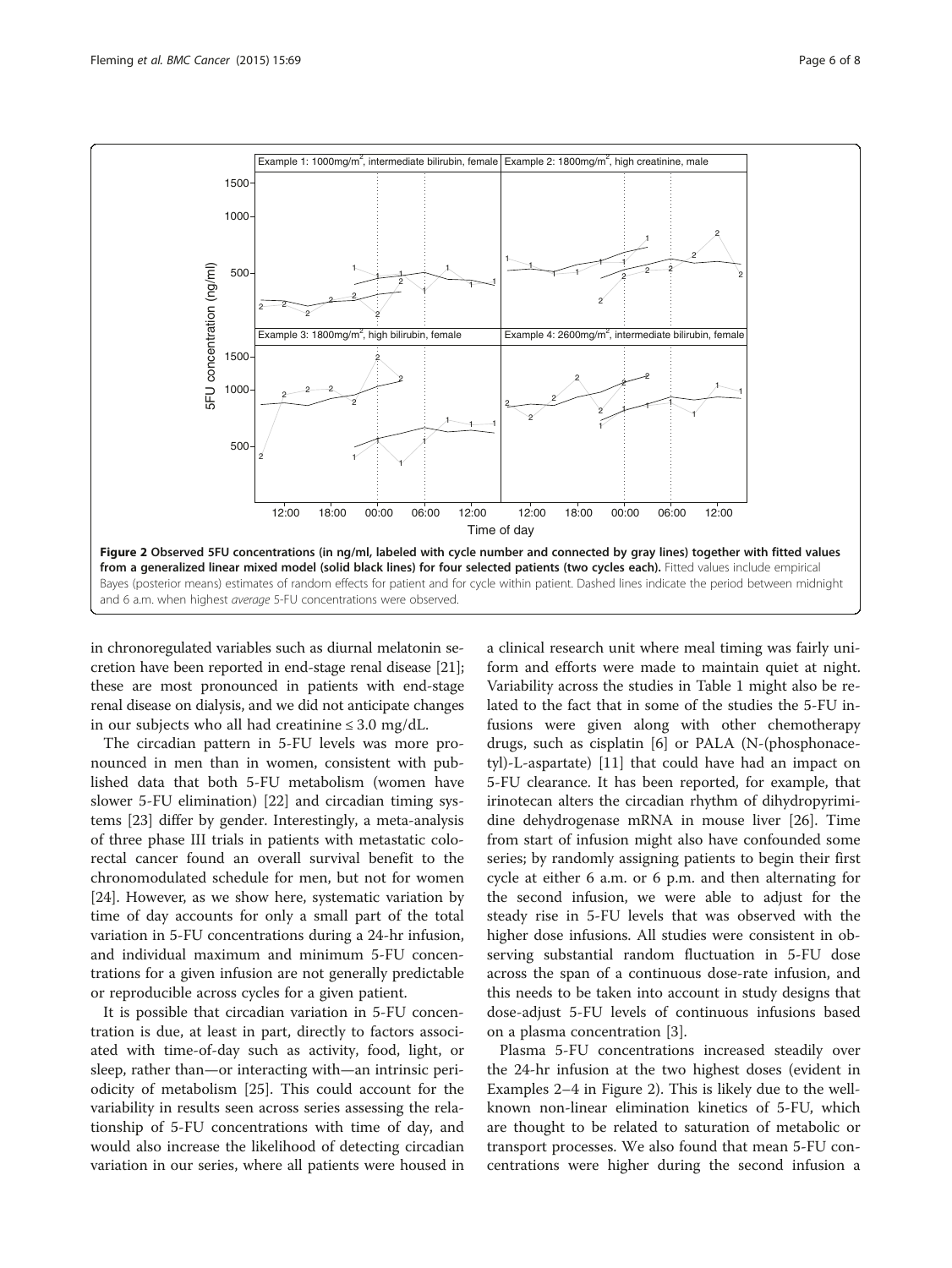<span id="page-6-0"></span>week later for the same patient, although only by 8%; higher 5-FU concentrations during a subsequent cycle were also observed by Kuwahara et al [12]. White blood cells, which have the highest level of DPD expression, are known to have a diurnal variation in number [\[27](#page-7-0)]. We compared WBC numbers for cycles 1 and 2 to see if a difference in WBC might account for the difference in 5FU concentrations between cycles, but there was no difference in WBC number between cycles #1 and 2 (data not shown).

Given the fact that systemic time-of-day variability in plasma 5-FU levels accounts for a relatively small percentage of the overall variability in 5-FU levels within each individual during a continuous rate infusion, we would suggest that the benefit from chronomodulation of 5-FU observed in clinical trials is unlikely to be primarily related to time-of-day differences in total-body 5-FU clearance. Other factors that can account for differences in drug toxicity or efficacy based on time of day of administration include circadian variation in normal tissue proliferation or tissue-specific metabolism. For example, it has been shown that there is significant circadian variation in both DPD and thymidylate synthase mRNA expression in rat jejunum, with a peak at early rest phase corresponding roughly to time of lower GI adverse effects from 5-FU in human trials (sleep) [\[28](#page-7-0)]. Cell proliferation in human bone marrow and gut has likewise been shown to exhibit profound circadian variability [[29](#page-7-0),[30](#page-7-0)]. Circadian timing of chemotherapy may exploit differences in proliferation and/or drug metabolic rhythms between normal and malignant tissues.

## Conclusions

We conclude that circadian variation in 5-FU metabolism is real, and persists in patients with advanced stage metastatic cancer, even those with hepatic and renal dysfunction. Moreover, it is more pronounced in men than in women. However, this variation represents only a small part of the overall variation in 5-FU levels during a constant dose-rate infusion.

#### Abbreviations

5-FU: 5Fluorouracil; Mg: Milligrams; dL: Deciliters; m<sup>2</sup>: Meters squared; hr: Hour; mL: Milliliters; mM: Millimolar; N: Normal; CV: Coefficient of variation; ng: Nanograms; vs: Versus; d.f.: Degrees of freedom; CI: Confidence interval; DPD: Dihydropyrimidine dehydrogenase; GI: Gastrointestinal; Creat: Creatinine; Bili: Bilirubin; CVI: Continuous venous infusion.

#### Competing interests

The authors declare that they have no competing interests.

#### Authors' contributions

GFl wrote the clinical trial, obtained funding for the trial, supervised conduct of the trial, primarily wrote the manuscript. LPS analyzed the data and participated in writing the manuscript. GFr participated in data analysis and writing the manuscript. MJR conceived of the idea for the trial, participated in writing the clinical trial and supervising its conduct, supervised analysis of the samples for 5-FU concentrations. RLS conceived of the idea for the trial,

participated in writing clinical trial and supervising its conduct. All authors read and approved the final manuscript.

#### Acknowledgements

The authors wish to thank A. Meyerson and A.M. Hong for their help with data entry and analyzing results from the initial phase I study, and are grateful to all patients who participated in the study. Supported in part by grants GCRC MO1 RR00055, 3MO1 RR00055-33S1, and

by the Pharmacology Core Facility of The University of Chicago Comprehensive Cancer Center (NIH P30 CA14599).

#### Author details

<sup>1</sup>Section of Hematology/Oncology, Department of Medicine, 5841 South Maryland Avenue, MC 2115, Chicago, IL 60637, USA. <sup>2</sup>The University of Chicago Comprehensive Cancer Center, 5841 South Maryland Avenue, Chicago, IL 60637, USA. <sup>3</sup>Committee on Clinical Pharmacology and Pharmacogenomics, 57th Street Box 11, Chicago, IL 60637, USA. <sup>4</sup>Department of Public Health Sciences, The University of Chicago, 5841 S. Maryland Avenue, Chicago, IL 60637, USA. <sup>5</sup>The University of Chicago Medical Center, 5841 S. Maryland Ave., MC 2115, Chicago, IL 60637, USA.

#### Received: 1 May 2014 Accepted: 9 February 2015 Published online: 18 February 2015

#### References

- 1. Levi F, Zidani R, Misset JL. Randomised multicentre trial of chronotherapy with oxaliplatin, fluorouracil, and folinic acid in metastatic colorectal cancer. International Organization for Cancer Chronotherapy. Lancet. 1997;350(9079):681–6.
- 2. Bjarnason GA, Kerr IG, Doyle N, Macdonald M, Sone M. Phase I study of 5-fluorouracil and leucovorin by a 14-day circadian infusion in metastatic adenocarcinoma patients. Cancer Chemother Pharmacol. 1993;33(3):221–8.
- 3. Saif MW, Choma A, Salamone SJ, Chu E. Pharmacokinetically guided dose adjustment of 5-fluorouracil: a rational approach to improving therapeutic outcomes. J Natl Cancer Inst. 2009;101(22):1543–52.
- 4. Harris BE, Song R, Soong SJ, Diasio RB. Relationship between dihydropyrimidine dehydrogenase activity and plasma 5-fluorouracil levels with evidence for circadian variation of enzyme activity and plasma drug levels in cancer patients receiving 5-fluorouracil by protracted continuous infusion. Cancer Res. 1990;50(1):197–201.
- 5. Levi F, Schibler U. Circadian rhythms: mechanisms and therapeutic implications. Annu Rev Pharmacol Toxicol. 2007;47:593–628.
- 6. Petit E, Milano G, Levi F, Thyss A, Bailleul F, Schneider M. Circadian rhythmvarying plasma concentration of 5-fluorouracil during a five-day continuous venous infusion at a constant rate in cancer patients. Cancer Res. 1988;48(6):1676–9.
- 7. Sparano JA, Wadler S, Diasio RB, Zhang R, Lu Z, Schwartz EL, et al. Phase I trial of low-dose, prolonged continuous infusion fluorouracil plus interferon-alfa: evidence for enhanced fluorouracil toxicity without pharmacokinetic perturbation. J Clin Oncol. 1993;11(8):1609–17.
- 8. Metzger G, Massari C, Etienne MC, Comisso M, Brienza S, Touitou Y, et al. Spontaneous or imposed circadian changes in plasma concentrations of 5-fluorouracil coadministered with folinic acid and oxaliplatin: relationship with mucosal toxicity in patients with cancer. Clin Pharmacol Ther. 1994;56(2):190–201.
- Van Kuilenburg AB, Poorter RL, Peters GJ, Van Gennip AH, Van Lenthe H, Stroomer AE, et al. No circadian variation of dihydropyrimidine dehydrogenase, uridine phosphorylase, beta-alanine, and 5-fluorouracil during continuous infusion of 5-fluorouracil. Adv Exp Med Biol. 1998;431:811–6.
- 10. Strocchi E, Camaggi CM, Martoni A, Sereni A, Pannuti R, Pittureri C, et al. Is there a circadian variation in 5-fluorouracil (5FU) plasma concentration (Cp) given by continuous infusion? Ann Oncol. 1998;9(4):243–3.
- 11. Takimoto CH, Yee LK, Venzon DJ, Schuler B, Grollman F, Chabuk C, et al. High inter- and intrapatient variation in 5-fluorouracil plasma concentrations during a prolonged drug infusion. Clin Cancer Res. 1999;5(6):1347–52.
- 12. Kuwahara A, Yamamori M, Nishiguchi K, Okuno T, Chayahara N, Miki I, et al. Effect of dose-escalation of 5-fluorouracil on circadian variability of its pharmacokinetics in Japanese patients with Stage III/IVa esophageal squamous cell carcinoma. Int J Med Sci. 2010;7(1):48–54.
- 13. Fleming GF, Schilsky RL, Schumm LP, Meyerson A, Hong AM, Vogelzang NJ, et al. Phase I and pharmacokinetic study of 24-hour infusion 5-fluorouracil